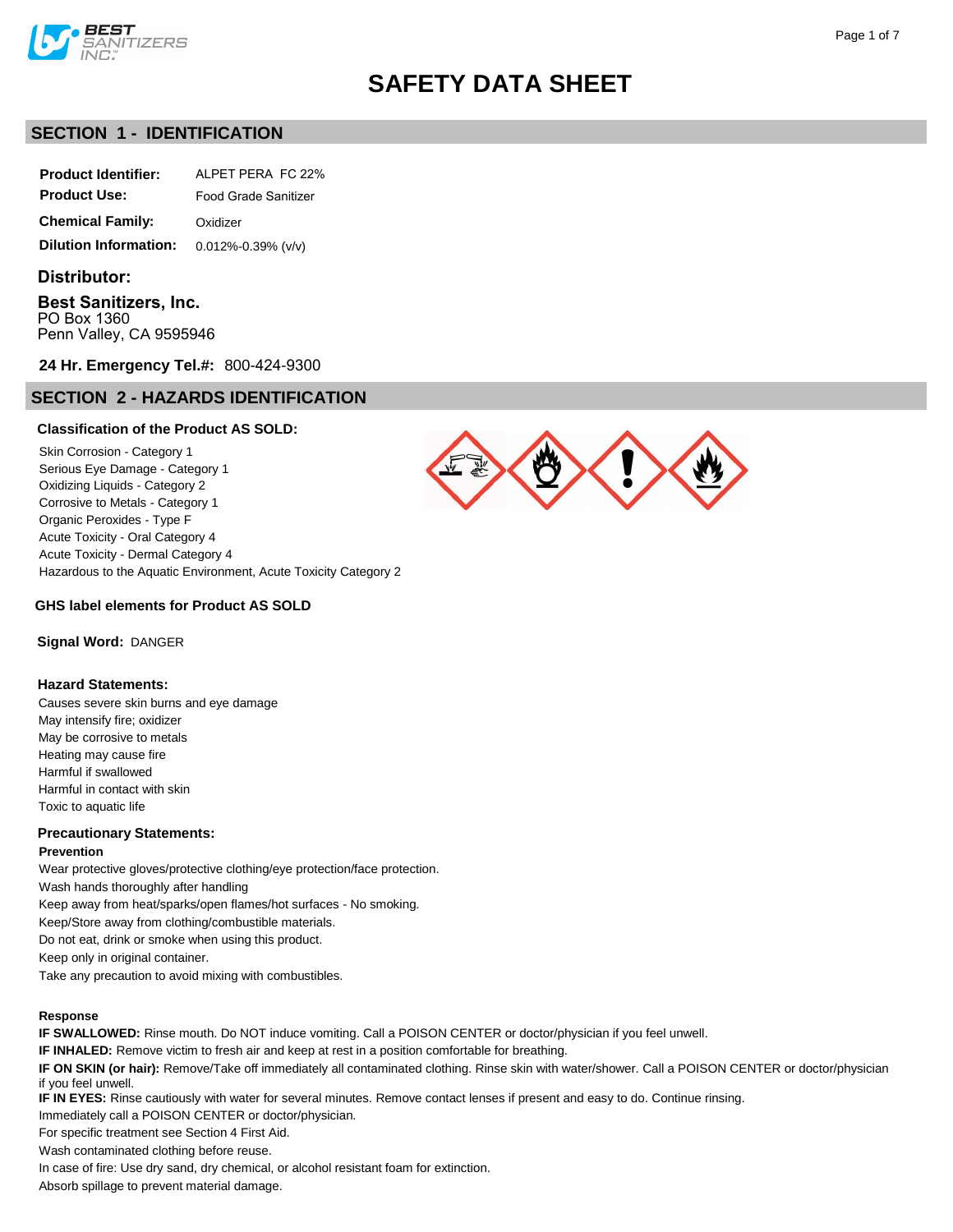#### **Storage**

It is recommended to store this product at temperatures where the bulk liquid will not exceed 86°F / 30°C. Keep cool. Store away from other materials. Protect from sunlight. Store locked up. Store in a corrosive resistant container with a resistant inner liner.

#### **Disposal**

Dispose of contents/container in accordance with local regulations.

### **Hazards not Otherwise Classified:**

No other hazards classified.

### **Classification of the Product AT USE DILUTION:**

Acute Toxicity - Oral Category 5

### **GHS label elements for Product AT USE DILUTION**

### **Signal Word:** NONE

**Hazard Pictograms:** NONE

**Hazard Statements:** May be harmful if swallowed

### **Precautionary Statements:**

**Prevention**

Wash hands thoroughly after handling Do not eat, drink or smoke when using this product.

### **Response**

**IF SWALLOWED:** Rinse mouth. Immediately call a POISON CENTER or doctor/physician.

#### **Disposal**

Dispose of contents/container in accordance with local regulations.

#### **Hazards not Otherwise Classified:**

No other hazards classified.

### **SECTION 3 - COMPOSITION / INFORMATION ON INGREDIENTS**

### **Product AS SOLD**

| Ingredient                                                  | Synonym                                                | <b>CAS Number</b>                               | <b>Concentration</b>                                          |
|-------------------------------------------------------------|--------------------------------------------------------|-------------------------------------------------|---------------------------------------------------------------|
| <b>HYDROGEN PEROXIDE</b>                                    | H <sub>2</sub> O <sub>2</sub>                          | 7722-84-1                                       | $4.0 - 6.0\%$                                                 |
| ACETIC ACID                                                 | <b>NONE</b>                                            | 64-19-7                                         | 40-50%                                                        |
| PEROXYACETIC ACID                                           | <b>PAA</b>                                             | $79-21-0$                                       | 21.5-25.5%                                                    |
| <b>Product AT USE DILUTION</b>                              |                                                        |                                                 |                                                               |
| Ingredient<br><b>HYDROGEN PEROXIDE</b><br>PEROXYACETIC ACID | Synonym<br>H <sub>2</sub> O <sub>2</sub><br><b>PAA</b> | <b>CAS Number</b><br>7722-84-1<br>$79 - 21 - 0$ | <b>Concentration</b><br>$0.0006 - 0.02\%$<br>$0.003 - 0.10\%$ |

### **SECTION 4 - FIRST-AID MEASURES**

### **Product AS SOLD**

**Inhalation:** Remove source of exposure or move person to fresh air and keep comfortable for breathing. Immediately call a POISON CENTER/doctor. If breathing is difficult, trained personnel should administer emergency oxygen if advised to do so by the POISON CENTER/doctor. Symptoms of pulmonary edema can be delayed up to 48 hours after exposure. If direct contact during rescue breathing poses a threat to the first aid provider, "Avoid mouth-to-mouth contact by using a barrier device."

**Skin Contact:** Take off immediately contaminated clothing, shoes and leather goods (e.g. watchbands, belts). Rinse skin with lukewarm, gently flowing water/shower with a flushing duration of 30 minutes. Immediately call POISON CENTER/doctor. Wash contaminated clothing before re-use. **Eye Contact:** Remove source of exposure or move person to fresh air. Rinse eyes cautiously with lukewarm, gently flowing water for several minutes, while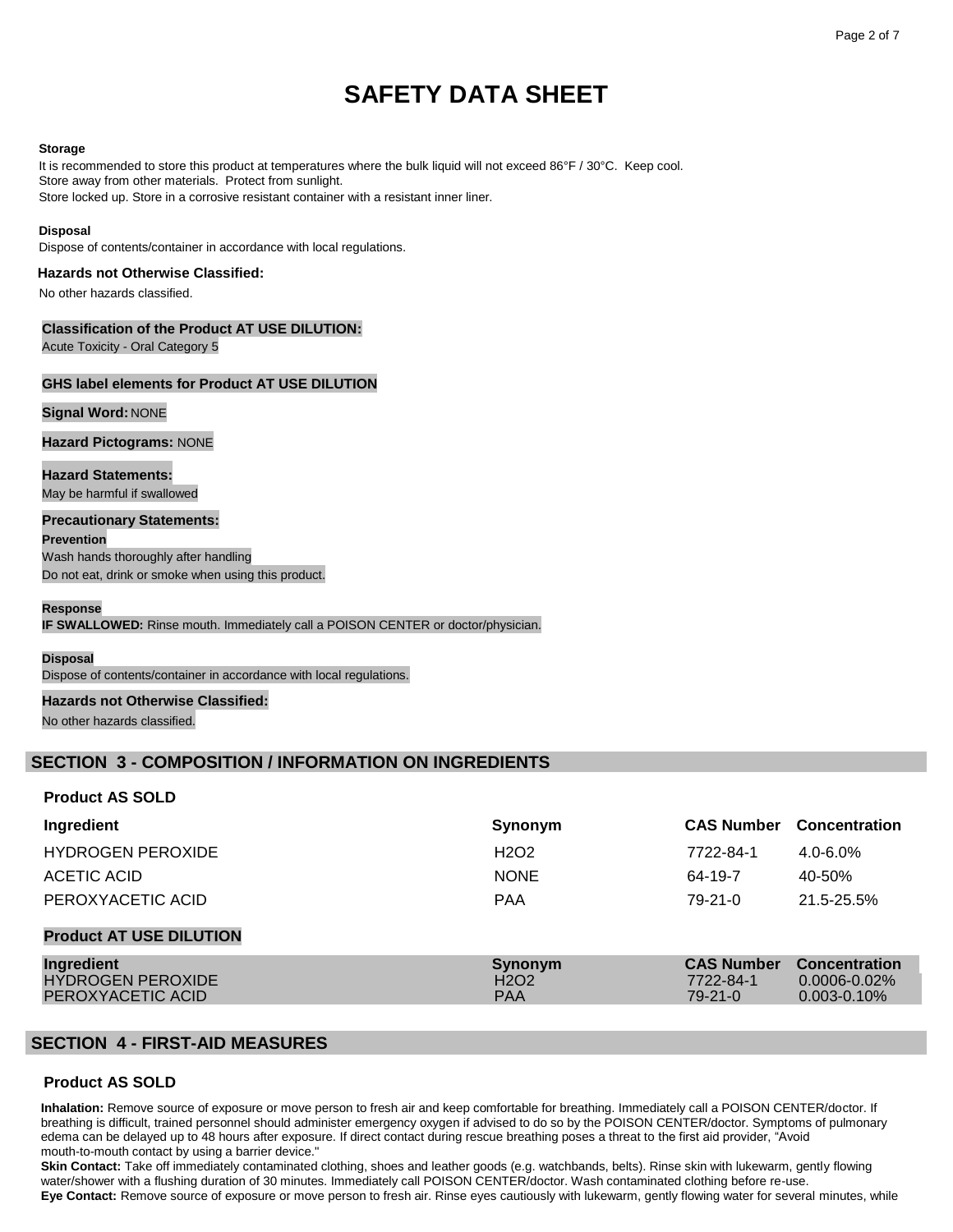holding the eyelids open. Remove contact lenses, if present and easy to do. Continue rinsing for 30 minutes. Take care not to rinse contaminated water into the unaffected eye or into the face. Immediately call a POISON CENTER/doctor.

**Ingestion:** Rinse mouth. Do NOT induce vomiting. Immediately call a POISON CENTER/doctor. If vomiting occurs naturally, lie on your side, in the recovery position.

**Most Important Symptoms and Effects, both Acute and Delayed:** Causes severe skin burns and eye damage, burning of the mouth, throat, and esophagus.

**Indication of any Immediate Medical Attention and Special Treatment Needed:** Treat symptomatically.

### **Product AT USE DILUTION:**

**Inhalation:** Seek medical attention if symptoms occur. **Skin Contact:** Rinse with plenty of water. **Eye Contact:** Rinse with plenty of water. **Ingestion:** Rinse mouth. Immediately call a poison center/doctor if symptoms occur. **Most Important Symptoms and Effects, both Acute and Delayed:** Irritation of the gastrointestinal tract. **Indication of any Immediate Medical Attention and Special Treatment Needed:** Treat symptomatically

### **SECTION 5 - FIRE-FIGHTING MEASURES**

### **Product AS SOLD:**

**Extinguishing Media:** Dry powder, foam, carbon dioxide, water spray, sand. Do NOT use heavy water stream

**Special hazards arising from the substance or mixture:** Non combustible. May give off irritating or toxic fumes (or gases) in a fire.

**Flammability classification (OSHA 29 CFR 1910.106) (Hazcom 2012):** Non flammable

**Hazardous Combustion Products:** May cause fire and explosions when in contact with incompatible materials.

**Special protective equipment and precautions for firefighters:** In the event of a fire, wear full protective clothing and NIOSH-approved self-contained breathing apparatus.

### **Product AT USE DILUTION:**

**Extinguishing Media:** Material is not flammable.

**Special hazards arising from the substance or mixture:** No special hazards known.

**Flammability classification (OSHA 29 CFR 1910.106) (Hazcom 2012):** Non flammable

**Hazardous Combustion Products:** None known.

**Special protective equipment and precautions for firefighters:** In the event of a fire, wear full protective clothing and NIOSH-approved self-contained breathing apparatus.

### **SECTION 6 - ACCIDENTAL RELEASE MEASURES**

### **Product AS SOLD:**

**Personal precautions, protective equipment and emergency procedures:** Ventilate area of leak or spill. Wear appropriate personal protective equipment as specified in Section 8. Isolate hazard area. Keep unnecessary and unprotected personnel from entering.

**Methods and materials for containment and cleaning up:** SMALL SPILLS (less than 1 gallon): Neutralize with soda ash or cover with dry earth, sand or other non combustible material, place into loosely covered plastic containers for later disposal. If neutralized, material can be diluted into drain. LARGE SPILL: Restrict access to area until completion of clean up. Prevent liquid from entering sewers or waterways. Stop or reduce leak if safe to do so. Dike with inert material (sand, earth, etc.). Collect into plastic containers for disposal. Ensure adequate decontamination of tools and equipment following clean up.

**Special spill response procedures:** Collect spills in plastic containers only. Prevent from entering sewers, waterways, or low areas.

### **Product AT USE DILUTION:**

**Personal precautions, protective equipment and emergency procedures:** Wear appropriate personal protective

equipment as specified in Section 8. Isolate hazard area. Keep unnecessary and unprotected personnel from entering.

**Methods and materials for containment and cleaning up:** SMALL SPILLS (less than 1 gallon): Dike small spills with inert material (sand, earth, etc.). Collect in plastic containers only. Wash area and let dry. LARGE SPILL: Should be diked with sand ahead of spill. Collect in plastic containers only. Ensure adequate decontamination of tools and equipment following clean up.

**Special spill response procedures:** Collect spills in plastic containers only. Prevent from entering sewers, waterways, or low areas.

## **SECTION 7 - HANDLING AND STORAGE**

### **Product AS SOLD:**

**Precautions for Safe Handling:** Wear at least chemical resistant gloves and eye protection, face shield, and chemical resistant garments when handling, moving or using this product. Do not contaminate water, food, or feed by storage or disposal.

**Conditions for Safe Storage:** It is recommended to store this product at temperatures where the bulk liquid will not exceed 86°F / 30°C. Store in a cool, dry, well ventilated place away from direct sunlight. Keep container closed when not in use.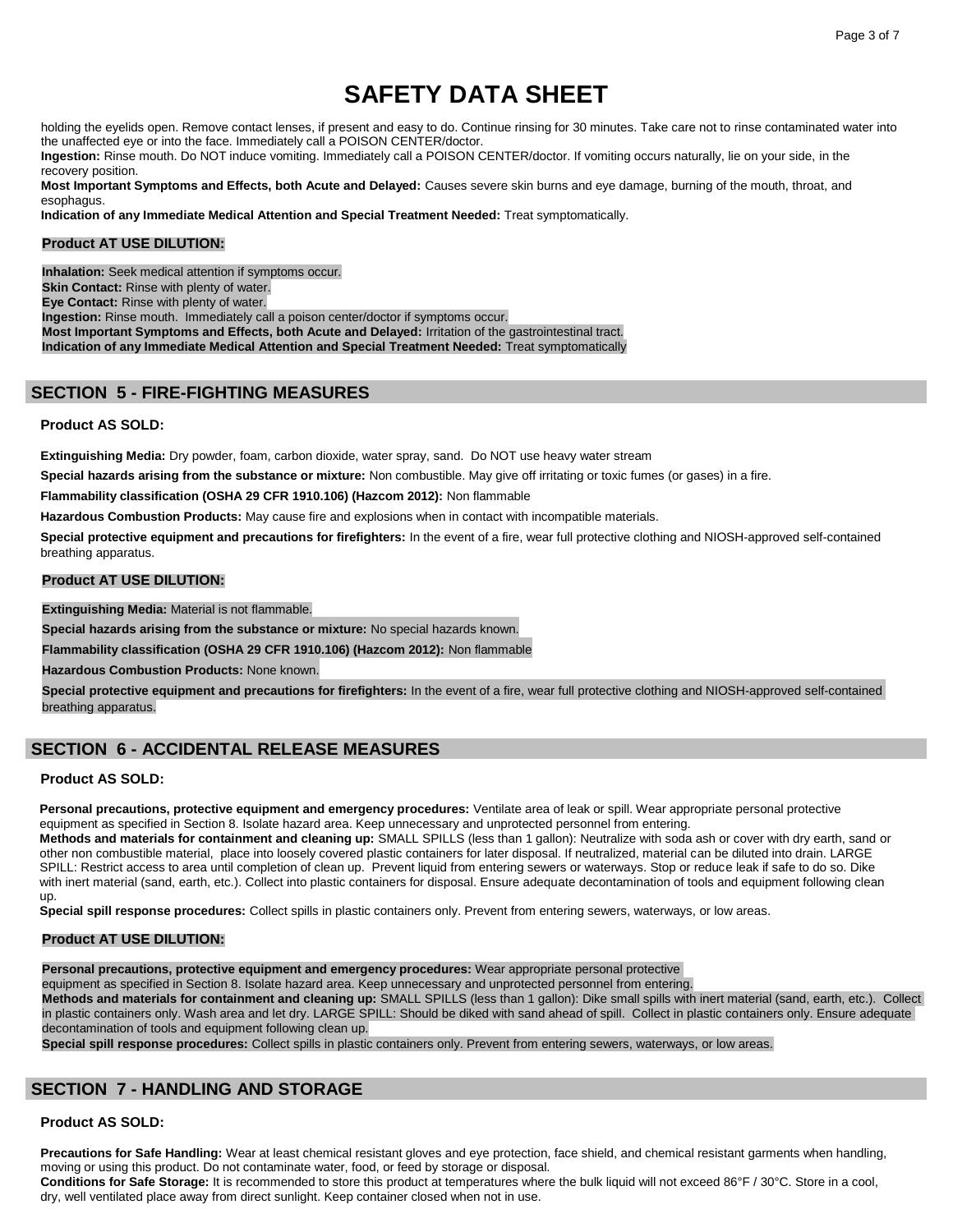**Incompatible Materials:** Avoid strong reducing agents, soft metals, heat and bases (unless product has been diluted to less than 1000ppm, then bases may be used to gradually adjust to a pH of less then 9).

### **Product AT USE DILUTION:**

**Precautions for Safe Handling:** Do not swallow or ingest. Wash hands thoroughly after handling. **Conditions for Safe Storage:** Store in a cool, dry, well ventilated place away from direct sunlight. Keep container closed when not in use. **Incompatible Materials:** Avoid strong reducing agents, soft metals, heat and bases.

### **SECTION 8 - EXPOSURE CONTROLS / PERSONAL PROTECTION**

### **Product AS SOLD:**

| <b>EXPOSURE LIMITS:</b>  |           |       | OSHA PEL                                     |       | <b>ACGIH TLV</b> |
|--------------------------|-----------|-------|----------------------------------------------|-------|------------------|
| <b>CHEMICAL NAME</b>     | CAS NO.   | TWA   | STEL/CEILING                                 | TWA   | STEL             |
| ACETIC ACID              | 64-19-7   |       | 10 ppm 15 ppm/40 ppm (CalOSHA) 10 ppm 15 ppm |       |                  |
| <b>HYDROGEN PEROXIDE</b> | 7722-84-1 | 1 ppm | 1 ppm/N/A (CalOSHA)                          | 1 ppm | N/A              |
| PERACETIC ACID           | 79-21-1   | N/A   | N/A                                          | N/A   | $0.4$ ppm        |

**Ventilation and engineering measures:** Forced air, local exhaust, or open air is adequate.

**Respiratory Protection:** In case of confined spaces or high levels encountered in the air, wear self contained breathing apparatus.

**Skin Protection:** Wear chemical resistant gloves and chemical resistant garments when handling, wash garments before re-use.

**Eye/Face Protection:** Wear chemical goggles; also wear a face shield if splashing hazard exists.

**Other Protective Equipment:** Eye wash facility and emergency shower should be in close proximity.

**General Hygiene Conditions:** Do not eat, drink or smoke when using this product. Wash thoroughly after handling. Remove and wash contaminated clothing before re-use. Handle in accordance with good industry hygiene and safety practice.

### **Product AT USE DILUTION:**

**Ventilation and engineering measures:** No special equipment needed.

**Respiratory Protection:** No respiratory personal protective equipment (PPE) required.

**Skin Protection:** No personal protective equipment (PPE) required.

**Eye/Face Protection:** No personal protective equipment (PPE) required.

**Other Protective Equipment:** No special protective equipment required.

**General Hygiene Conditions:** Do not eat, drink or smoke when using this product. Wash hands thoroughly after handling.

### **SECTION 9 - PHYSICAL AND CHEMICAL PROPERTIES**

### **Product AS SOLD:**

**Appearance:** Clear colorless liquid **Odor:** Vinegar odor **pH:** <1 (1:10) **Melting/Freezing point:** <-8ºC /<17ºF **Initial boiling point and boiling range:** No information available **Flash Point:** > 200º F / >93 º C **Flammability (solid, gas):** Non flammable **Vapor Pressure (mm Hg):** 25 **Specific gravity:** 1.11 g/mL **Solubility in Water:** Complete **Auto ignition Temperature:** >518º F/ >270º C **Decomposition temperature:** No information available **Viscosity:** 5-15 cSt at 20ºC / 68ºF **Volatiles (% by weight):** >99 **Volatile organic Compounds (VOC's):** No information available

### **Product AT USE DILUTION:**

**Appearance:** Clear colorless liquid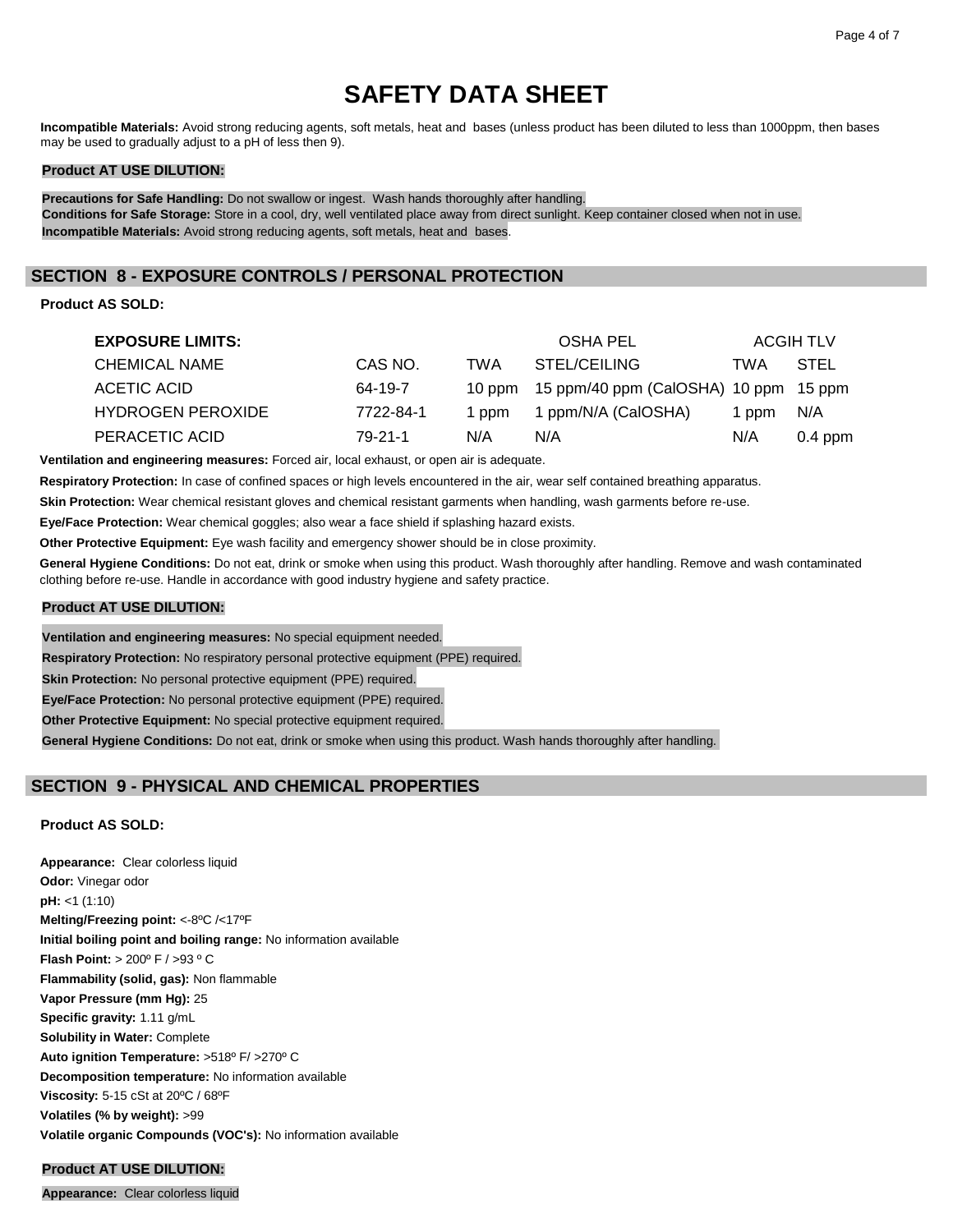**Odor:** Slight vinegar odor **pH:** 3.0-4.0

### **SECTION 10 - STABILITY AND REACTIVITY**

### **Product AS SOLD:**

**Reactivity:** Reactive with bases, metals, reducing agents and combustible materials **Chemical Stability:** Stable for up to 1 year when stored under normal conditions. **Possibility of Hazardous Reactions:** May react with incompatible materials **Conditions to Avoid:** Incompatible materials and high temperatures **Incompatible Materials:** Reactive with bases, metals, reducing agents and combustible materials Solutions of sodium and/or potassium hydroxide may be mixed with or added to water containing peroxyacetic acid solutions (<4000 ppm) with no known adverse health, safety or physical concerns. No known side reactions or noxious by-products will occur. **Hazardous Decomposition Products:** Oxygen which supports combustion.

### **Product AT USE DILUTION:**

**Reactivity:** Reactive with bases, metals, reducing agents and combustible materials **Chemical Stability:** Stable for up to 8-24 hours in distilled water. Chemical stability may be drastically reduced if hard water is used. **Possibility of Hazardous Reactions:** May react with incompatible materials **Conditions to Avoid:** Incompatible materials and high temperatures **Incompatible Materials:** Reactive with bases, metals, reducing agents and combustible materials **Hazardous Decomposition Products:** None known.

### **SECTION 11 - TOXICOLOGICAL INFORMATION**

### **Product AS SOLD:**

### **Information on likely routes of exposure:**

Routes of entry - inhalation: YES Routes of entry - skin & eye: YES Routes of entry - ingestion: YES

Routes of entry - skin absorption: NO

### **Potential Health Effects:**

#### **Signs and symptoms of short term (acute) exposure:**

**Inhalation:** May cause irritation to respiratory system in mist/vapor form.

**Ingestion:** Corrosive! Swallowing causes severe burns of mouth, throat, and stomach. Severe scarring of tissue, corrosion, permanent tissue destruction and death may result. Symptoms may include severe pain, nausea, vomiting, diarrhea, shock, hemorrhaging and/or fall in blood pressure. Damage may appear days after exposure.

**Skin:** Corrosive! Contact with skin causes irritation or severe burns and scarring with greater exposures.

**Eye:** Corrosive! Causes irritation of eyes, and with greater exposures it can cause burns that may result in permanent impairment of vision, even blindness.

#### **Potential Chronic Health Effects:**

**Mutagenicity:** Not known to have mutagenic effects in humans or animals.

**Carcinogenicity:** No components are listed as carcinogens by ACGIH, IARC, OSHA, or NTP.

**Reproductive effects:** No known reproductive effects in humans or animals.

**Sensitization to material:** Not a known sensitizer in humans or animals.

**Specific target organ effects:** No known specific target organ effects.

**Medical conditions aggravated by overexposure:** No information available

**Toxicological data:** The calculated ATE values for this mixture are:

ATE oral =  $640$  mg/kg

ATE dermal = 1905 mg/kg

ATE inhalation =  $>20$  mg/L or  $>20,000$  ppm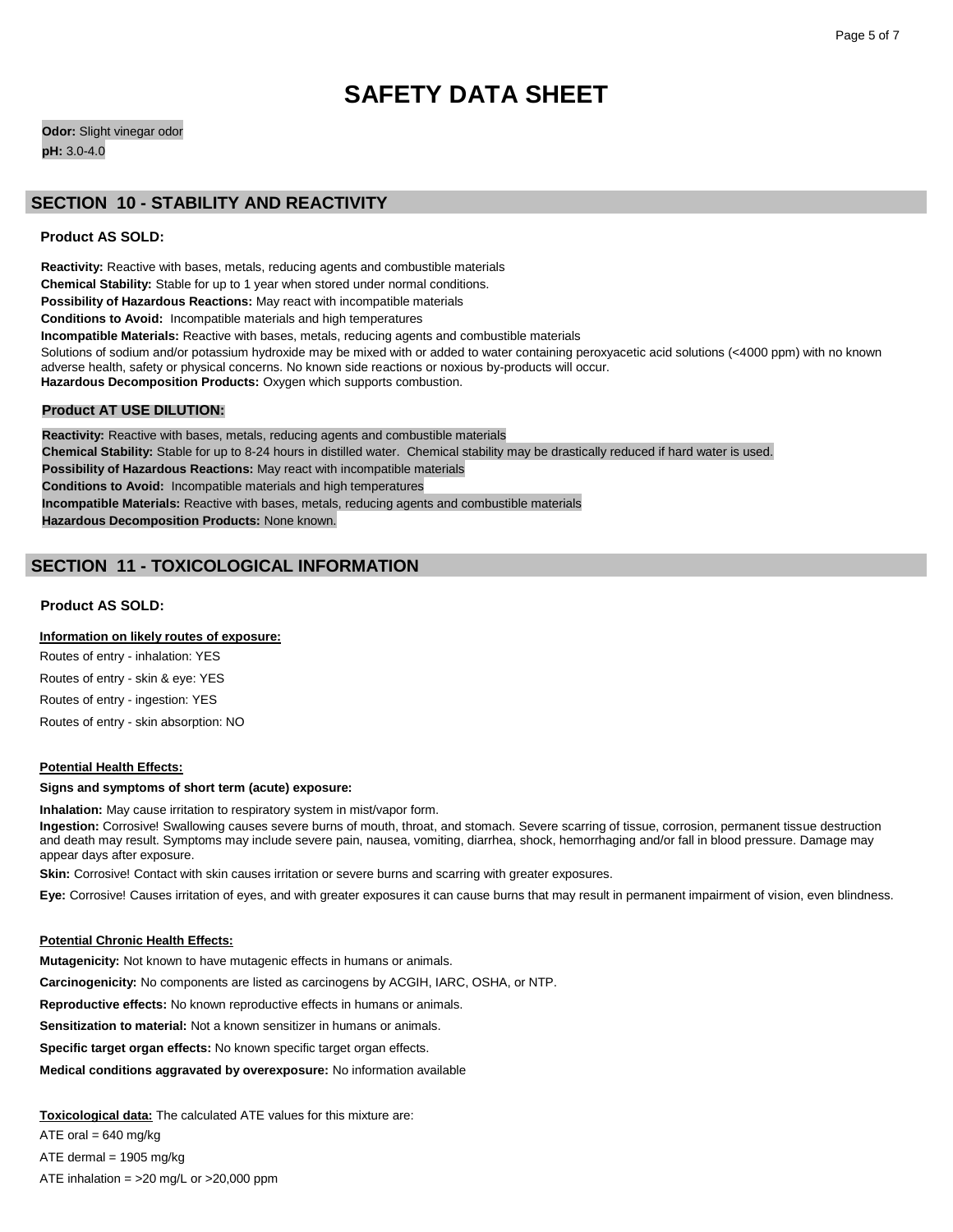### **Product AT USE DILUTION:**

#### **Information on likely routes of exposure:**

Routes of entry - inhalation: NO Routes of entry - skin & eye: NO

Routes of entry - ingestion: YES

Routes of entry - skin absorption: NO

### **Potential Health Effects:**

**Signs and symptoms of short term (acute) exposure:**

**Inhalation:** Not a respiratory irritant. **Ingestion:** May cause irritation to the digestive system.

**Skin:** Not a skin irritant, but may cause skin irritation on some individuals if not washed from skin. Rinse hands thoroughly if exposed. **Eye:** Not an eye irritant.

### **Potential Chronic Health Effects:**

**Mutagenicity:** No known mutagenic effects.

**Carcinogenicity:** No components are listed as carcinogens by ACGIH, IARC, OSHA, or NTP.

**Reproductive effects:** No known reproductive effects.

**Sensitization to material:** No expected to cause sensitization.

**Specific target organ effects:** No information available

**Medical conditions aggravated by overexposure:** No information available.

**Toxicological data:** The calculated ATE values for this mixture are:

ATE oral =  $3773$  mg/kg

ATE dermal  $=$  >10,000 mg/kg

ATE inhalation = >20 mg/L or >20,000 ppm

### **SECTION 12 - ECOLOGICAL INFORMATION**

### **Product AS SOLD:**

**Ecotoxicity:** May be harmful to aquatic life. **Persistence and degradability:** Not expected to persist. Expected to readily biodegrade. **Bioaccumulation potential:** Not expected to bio accumulate. **Mobility in soil:** No information available

### **Product AT USE DILUTION**

**Ecotoxicity:** No information available. **Persistence and degradability:** No information available.. **Bioaccumulation potential:** No information available. **Mobility in soil:** No information available.

### **SECTION 13 - DISPOSAL CONSIDERATIONS**

### **Product AS SOLD:**

Handling for disposal: Do not contaminate water, food, or feed by storage and/or disposal. When handling refer to protective measures listed in sections 7 and 8. Empty residue from containers, rinse container well.

**Method of disposal:** Dispose of in accordance with all applicable federal, state, provincial and local regulations. Contact your local, state, provincial or federal environmental agency for specific rules.

**RCRA:** If product becomes a waste, it does meet the criteria of a hazardous waste as defined by the US EPA, because of: Corrosivity D002

### **Product AT USE DILUTION:**

**Handling for disposal:** Do not contaminate water, food, or feed by storage and/or disposal. When handling refer to protective measures listed in sections 7 and 8. Empty residue from containers, rinse container well.

**Method of disposal:** Dispose of in accordance with all applicable federal, state, provincial and local regulations. Contact your local, state, provincial or